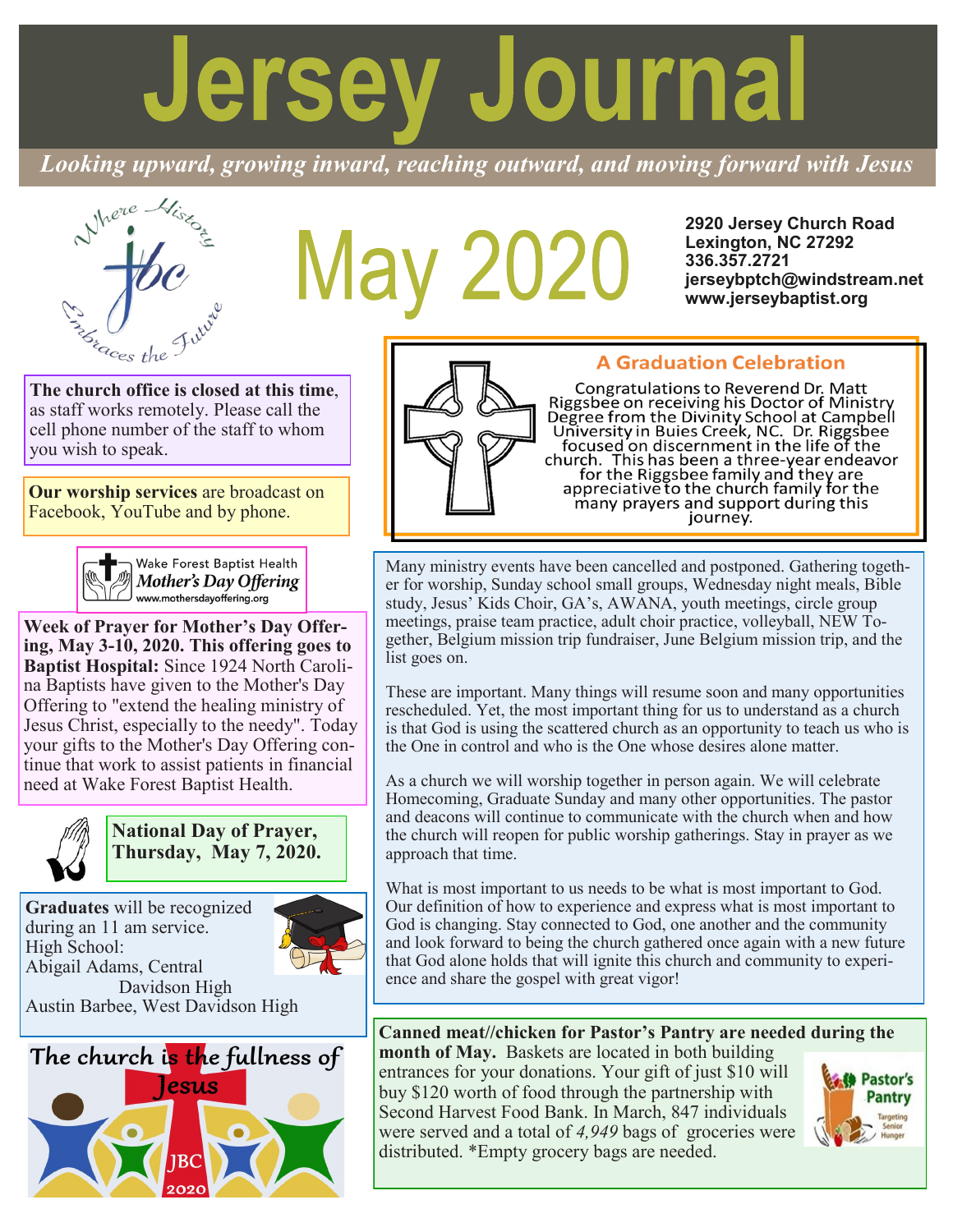# **Pastor's Thoughts**

"And the second is like it: 'Love your neighbor as yourself.'" This is how Jesus answered the question asked of him by an expert in the law: "what is the most important commandment?" Jesus said the most important commandment was to "love God [with all of our being]." **The second component of Jesus' response demonstrates a result of loving God with all of our being.** When one loves God then an outpouring consequence from doing so is to love your neighbor as you love yourself.

Right now, a large part of how we are loving our neighbor is by demonstrating healthy practices to appropriately respond to the realities of COVID-19. As we navigate the progression of what is necessary to properly love our neighbor concerning healthy practices there is a larger opportunity to learn from this experience. We love others by allow Jesus to sacrifice our sinful instinct to demand what we want in order to empathetically meet the needs of others with a selfless attitude. That is the way of Jesus! Think of the selfless sacrifice of Jesus' life on the



cross. Jesus responded to his life experiences, experiences he did not ask for nor did he deserve, by considering how his responses to his life experiences would affect others. That is the attitude and perception we are called to emulate as followers of Jesus.

Jesus said that for someone to choose and follow him would mean that person needs to "pick up their cross." In other words, for a person to follow Jesus they must allow their sinful nature, that so desperately wants to focus on self, to die and be replaced with Jesus' presence of selflessness, love and devotion to God's purposes above all else.

May your relationships, perspectives, attitudes, and priorities reflect this truth!

# **Records**

April (virtual worship) Total tithes & offerings-\$24,286.60

| Other Monies given in April |        |
|-----------------------------|--------|
| <b>NC WMU</b>               | 100.00 |
| Baptist Men of Jersey       | 24.00  |
| Missions-The Ham's          | 250.00 |
| Pastor's Pantry             | 150.00 |
| NC Baptist Men              | 200.00 |
| Annie Armstrong-SBC         | 304.00 |
| Youth fund                  | 40.00  |
| Cemetery Fund               | 100.00 |
| Miscellaneous               | 120.00 |
| Memorial/Sara Knapp/        |        |
| Baptist Children's Home     | 150.00 |
| Memorial/Charlie Smith, Jr/ |        |
| Hospice                     | 325.00 |
| Memorial/Carroll Smith/     |        |
| Hospice                     | 100.00 |
|                             |        |



#### Dear Church Family,

It is a true blessing to know that we have such a special group of church friends. Thank you for your thoughtfulness of cards, phone calls and prayers during Roger's recent fall and his heart issues.

> God bless you, Roger & Patsy Hilliard

# **From Megan, our Family Minister**

I just want to start of by saying thank you for your willingness to try new things as we are working through these unique times. This is something that we have never experienced before but we must trust the Lord. We know that God is in control and that He will take care of us.

This month the children and youth will be learning the following Bible stories: Christians Care for One Another, Stephen Forgives His Accusers as They Stone Him, Paul Teaches in Athens, and Jesus Raises Lazarus From the Dead.

We are working hard to come up with creative ways for our children to still get a full worship and Sunday school experience. For right now, the children will watch the YouTube video and I will be sending actives for the children to each parent through email. Along with these actives I will be sending their Sunday school pages that they use in Sunday school. Parents will receive an email containing what the Bible story is about, items that they will need during video, actives that they can do during the week, questions to discuss as a family, their Sunday school pages and a family guide page. I also want to encourage you to work with your child through their AWANA books. Record your child saying their verses and post it to Facebook and tag the church. Your children will get points for the verse and bonus points if they are in their uniform.

We are also working on creative ways to minister to our youth. Until further notice youth will meet on Sundays and Wednesdays at 5 pm. It is so important that the youth have some consistency during this time. It is also important that they have a chance to meet together as a group and be able to all communicate together and right now the only way to do that is through Zoom. These are very unique times that call us to be creative and flexible in ministry. So encourage your youth to be apart of then Zoom calls. The youth will be starting a new series called Uncertainty. This series helps students wrestle with the COVID-19 pandemic and other uncertain times. I also want to encourage you to have your youth watch the Sunday school lessons that I will post on YouTube on Sunday mornings, even though they are geared toward the children, it is still the same lesson that the youth would learn in Sunday school. I will be emailing parents weekly and send a few different things. The first is the pages out of their Sunday school book for the youth to have after they hear the Sunday School lesson. Second, parents will get a parent guide on what we will be discussing during our Sunday night Zoom calls. These guide help parents have conversations with their youth about all that is going on in the world right now.

Pray for our children and our youth as they try to process all that is going on. Pray that they will trust God during these uncertain times.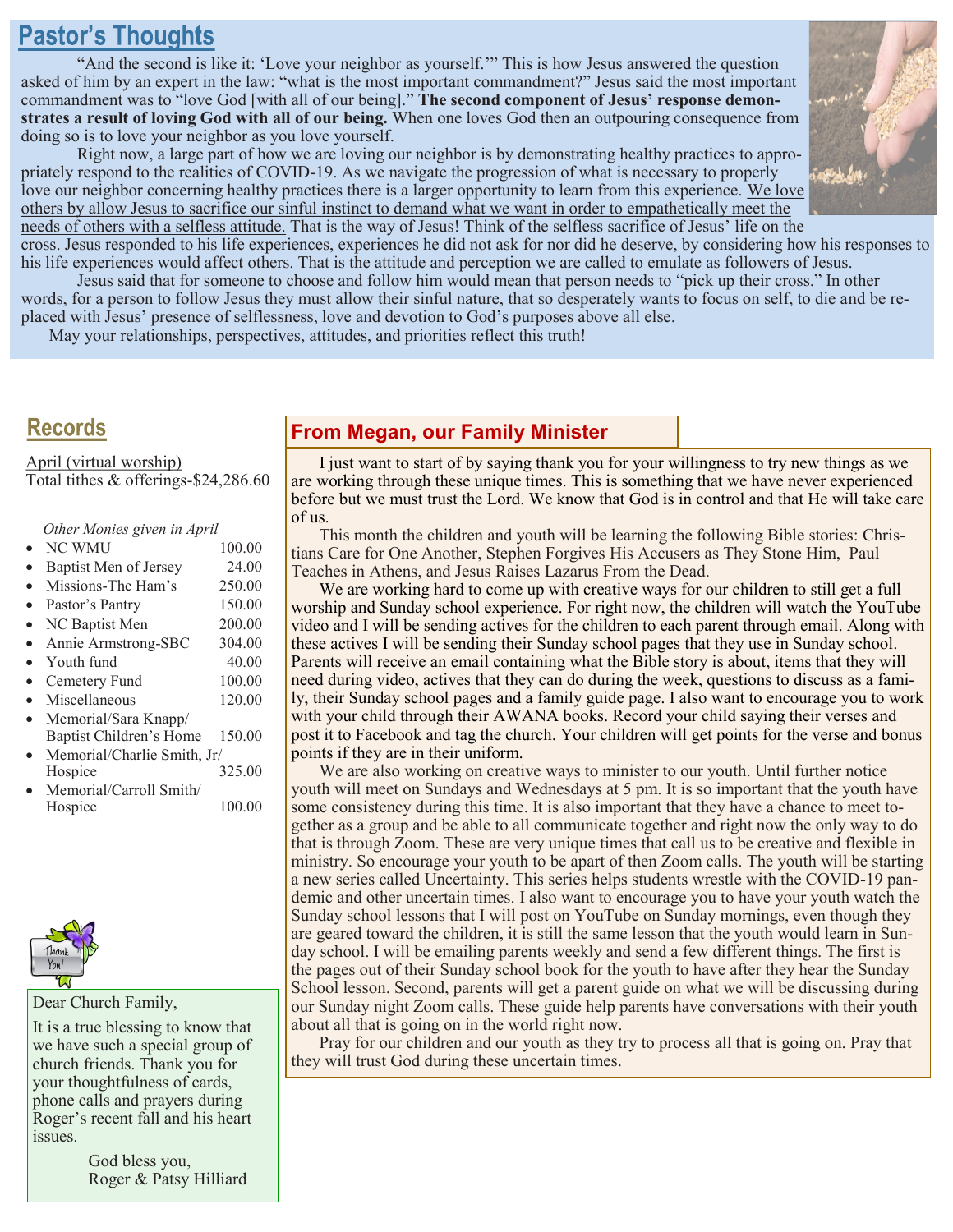#### **George Benner (919)703-7723**

Bobby Lanning Family Brian Lewis Family Malcolm Myers Family Mike Myers Family Roger Myers Family Chris Myers Family Mildred Smith Edith Myers Elliott Smith Family Sue Voyles Logan Ikner Adam Butler

#### **Patrick Cash**

**(336)225-1705**

Lester Darr Family Sydney Skeen Family Bobby Joe Owen Family Charles Myers Family Bryan Shaw Carl Lemly Family Dolly Lemly Josh Koontz Family Andy Barbee Family George Benner Family Trey Brown

#### **David Shields (336) 906-5683**

Carey Sharpe Family David Smith Family Reid Smith Family Robert Sturdivant Family Charlotte Dougan Barbara Trexler Gwen Lanning Cindy Grentzinger Family Dan Kalabon Family Clegg Yarbrough Family Dawn Shields Poole Cindy Todd

#### **Dan Deviney (704)608-9310**

Aline Lyon Susan Gustafson Family Ruth Trexler Roger Hand Terry Trexler Family Keith Weaver Family Kristi Louya Family Betty Hammond Barbara Chapman Rick Myers Family Tony Asbury Family

#### **Roger Collett (336)669-1528**

George Beeker Family Ruth Swink Sandy Yarborough Family Gerald Moyle Family David Penninger Family Glenn Penninger Family Paul Penninger Family

Thomas Penninger Family Shannon Leonard Family Buford Blankenship Family Tommy Jolly Family

#### **Andria Smith**

**(336)240-7987** Gene Fritts Family Lester Floyd Family Erma Griffin Ann Bowman Family Keith Owen Family Levi Tait Family Matt Riggsbee Family Tracie Getty Phillip Gregory Family Jean Reid Nicki Williams Hedrick Family Sharon Kepley Family Ruth Starbuck

#### **Terry Trexler 336-357-6441**

Kelvin Langley Family Eddie Motsinger Family Bill Smith Family Kevin Wattenbarger Family Anderson Everhardt Family Lynn Smith Family David Shields Family Mike Walser Family Gail Sewell Carol Teeter Amy Everhart Family Sandra Pickett

# **David Penninger**

**(336)462-4108** Tommy Trantham Louise Lookabill Gerry Lookabill Family Greg Dickens Family Lindsay Smith Family Robert Smith Family James Smith Family Pat & Cole Dunning Brenda B. Smith Brent Lookabill Family

## **Keith Owen**

**(336)963-3063** Sammy Shoaf Family Peggy Owen Anna Miller Family Eric and Gail Mainess Family Wallace Glenn Family Michael Glenn Tina Coggin R L Williams Family Jr. Walker Family Zack Yontz Family Gary Yontz

#### **Mike Walser (704)279-5813**

Connie Carrick Roger Collett Family Jonathan Milner Family James Baker Family Frances Koonts Gray Koonts Jakie Koonts Family Pat Hollifield Timothy Penninger Family Carolyn Tutterrow Family Carol Hughes Family

#### **Tim Trantham (336)596-0638**

Patrick Cash Family John Willis Family Barbara Mason Family Randy Smith Family Jimmy Hamm Don Leonard Family Ralph Randall Family Alice Koontz Family Sarah Musik Family Stacy Bowden Family

# **Wendy Lewis**

**336-239-1018** Earl Adams Family Leroy Lemly Sheila Trantham Kevin Pennington Family Rachel Shaw George Smith Family Bob Ketchie Carrie Leonard Family Eric Snider Family Grant Snider Family Jared & Megan Hager Family

## **Kevin Wattenbarger**

**336-309-2584** Dan Deviney Family Marshall Parsons Family Robbie Young Family Eddie Smith Phillip Workman Family Darlene Barneycastle Tim Trantham Family Thomas Trantham Family Roger Hilliard Family John Wall Family Ben Ribelin Family Trisha Vinson

Rev. Dr. Riggsbee will begin a new sermon series at the beginning of May: "Discernment in the Life of the Church." The series is progressive. So, make sure to stay up to date with each message.

The pastor and deacons will continue to communicate with the church when and how the church will reopen for public worship gatherings. Stay in prayer as we approach that time.

# church staff

# Pastor

Reverend Dr. Matt Riggsbee tmriggsbee@gmail.com 919-523-7177 Family Minister Reverend Megan Hager

gantmegan08@gmail.com

704-840-5455

**Ministry Assistant** 

Pam Shoaf jerseybptch@windstream.net Church 336-357-2721

# **Mission Statement**

Looking upward, growing inward, reaching outward, and moving forward with Jesus

### **Vision Statement**

We desire to be a community of believers that loves God and others by connecting



# couraging, adapting, and being equipped to accomplish God's will.

# **Top 5 Values of JBC**

**Worship & Bible Study**

people to Jesus. We strive to grow God's kingdom by loving, serving, en-

- **Unity**
- **Generosity**
- **A Welcoming Spirit**
- **Loving, Serving, & Supporting our community and each other**

# **Top 5 Priorities of JBC**

- **Worship & Bible Study**
- **Community Ministry & Missions**
- **Pastoral Care**
- **Ministry with and to families**
- **Informal Social Discipleship**

# **Addresses**

Vicki Voyles, stationed in Korea. PSC 400 Box 6813 APO AP 96273 (Regular postage applies)

**The Hams** *(Justin, Angie, Austin, Cayla Ham)* **Ave de la citadelle 73 5100 Jambes, Belgium**